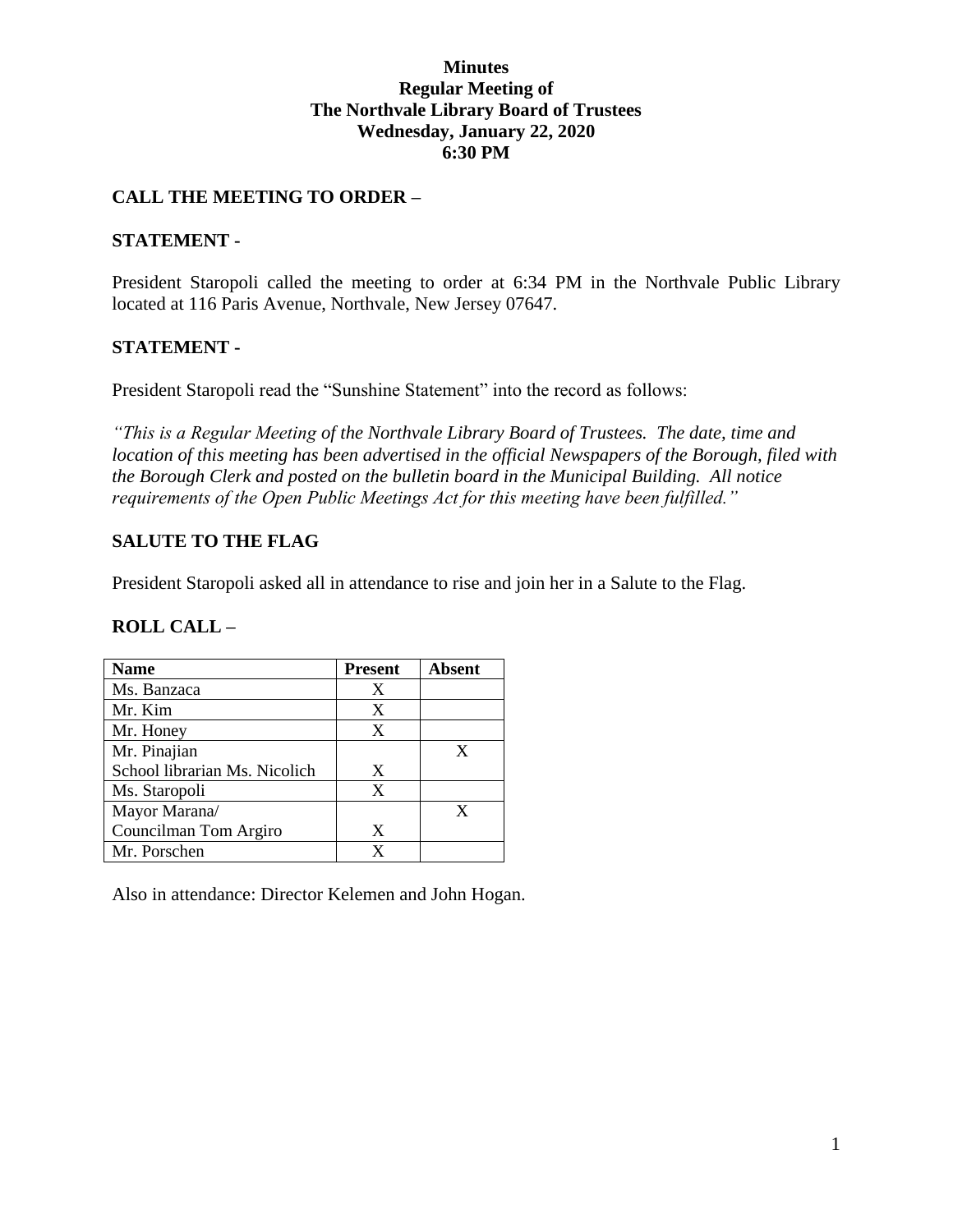## **APPROVAL OF MINUTES**

Resolved to approve the minutes from the December 2019 regular board meeting and executive session.

The minutes were adopted on a roll call vote as follows:

| <b>Name</b>   | <b>ACTION</b> | <b>YES</b> | N <sub>O</sub> | <b>ABSENT</b> | <b>ABSTAIN</b> |
|---------------|---------------|------------|----------------|---------------|----------------|
| Ms. Banzaca   | Second        | X          |                |               |                |
| Mr. Kim       |               | X          |                |               |                |
| Mr. Honey     |               | X          |                |               |                |
| Mr. Pinajian  |               |            |                |               |                |
| Ms. Nicolich  |               | X          |                |               |                |
| Ms. Staropoli | motion        | X          |                |               |                |
| Mayor Marana  |               |            |                |               |                |
| Mr. Argiro    |               | X          |                |               |                |
| Mr. Porschen  |               | X          |                |               |                |

## **OATH OF ALLEGIANCE-**

John Hogan stepped in to read the oath of allegiance as Mayor Marana was sick. Mrs. Terri McKeever is replacing Drew Porchen with a 4 year term ending in 2023. Jim Honey was also sworn in with renewed 5 year term ending in 2024.

#### **GENERAL DISCUSSION –**

Drew Porschen wanted to thank the library board for their work saying he knows the library is in good hands and enjoyed his time serving on the Northvale library board.

## **Director's Report**

## **December 2019 Programs:**

#### **23 programs offered to community**

#### **408 people attended library programs in December 2019**

| <b>Program/Event</b>                    | <b>Date</b> | <b>Children</b> | <b>Teens</b> | Children/<br><b>Teens</b> | <b>Adults</b>  | <b>Total</b> | <b>Department</b><br>(Juv. YA.<br><b>Adult</b> ) |
|-----------------------------------------|-------------|-----------------|--------------|---------------------------|----------------|--------------|--------------------------------------------------|
| <b>Story Time</b>                       | 12/2/2019   | 6               | $\Omega$     | 6                         | $\overline{4}$ | 10           | Juv                                              |
| <b>Northvale Pre-K3</b>                 | 12/2/2019   | 5               | $\Omega$     | 5                         | 1              | 6            | Juv                                              |
| <b>Adult Book Club</b>                  | 12/3/2019   | $\Omega$        | 0            | $\Omega$                  | 3              | 3            | <b>Adults</b>                                    |
| <b>ESL Conversation</b><br><b>Class</b> | 12/5/2019   | $\Omega$        | 0            | $\Omega$                  | 7              | 7            | Adults                                           |
| <b>Music With Miss Nita</b>             | 12/6/2019   | 10              | $\Omega$     | 10                        | 10             | 20           | Juv                                              |
| <b>Northvale Pre-K4</b>                 | 12/9/2019   | 10              | 0            | 10                        | 1              | 11           | Juv                                              |
| <b>Mosaic Snowman</b>                   | 12/9/2019   | 12              | $\Omega$     | 12                        | 9              | 21           | Juv                                              |
| <b>Story Time</b>                       | 12/10/2019  | 7               | $\Omega$     | 7                         | 5              | 12           | Juv                                              |
| <b>Magical Melodies</b>                 | 12/11/2019  | 15              | $\Omega$     | 15                        | 12             | 27           | Juv                                              |
| <b>ESL Conversation</b><br><b>Class</b> | 12/12/2019  | $\Omega$        | 0            | $\Omega$                  | 14             | 14           | Adults                                           |
| <b>Cookie Decorating</b>                | 12/12/2019  | 36              | $\Omega$     | 36                        | 29             | 65           | Juv                                              |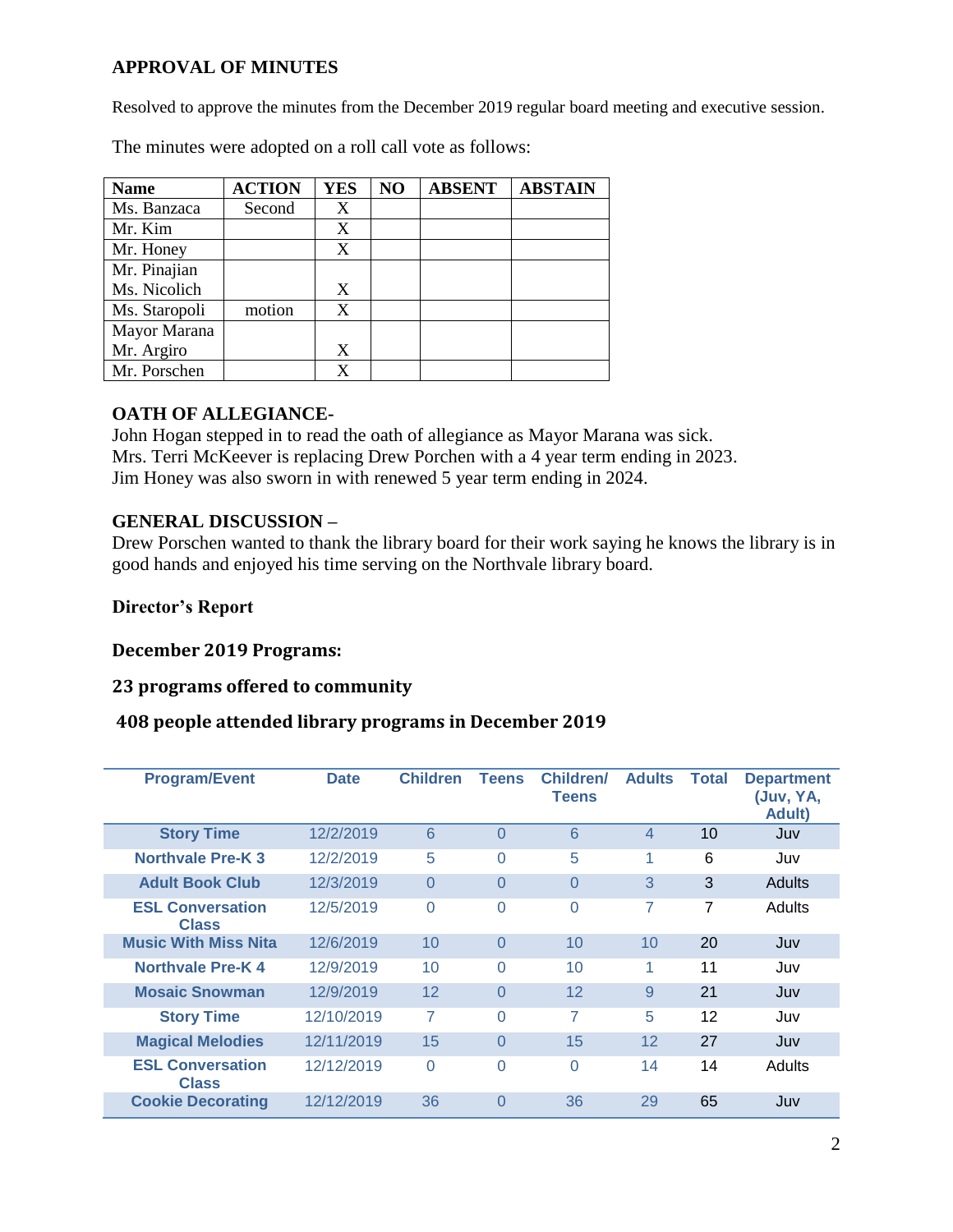| <b>Program/Event</b>                                    | <b>Date</b>   | <b>Children</b> | <b>Teens</b>   | Children/<br><b>Teens</b> | <b>Adults</b>   | Total             | <b>Department</b><br>(Juv, YA,<br>Adult) |
|---------------------------------------------------------|---------------|-----------------|----------------|---------------------------|-----------------|-------------------|------------------------------------------|
| <b>Winter Board Painting</b>                            | 12/12/2019    | $\Omega$        | $\Omega$       | $\Omega$                  | 12 <sup>2</sup> | $12 \overline{ }$ | <b>Adults</b>                            |
| <b>Northvale Pre-K4</b>                                 | 12/16/2019    | 10              | $\Omega$       | 10                        | $\mathbf{1}$    | 11                | Juv                                      |
| <b>Menorah Craft</b>                                    | 12/16/2019    | 10              | $\Omega$       | 10                        | 7               | 17                | Juv                                      |
| <b>Story Time</b>                                       | 12/17/2019    | $\overline{7}$  | $\Omega$       | $\overline{7}$            | 5               | 12                | Juv                                      |
| <b>Northvale Pre-K3</b>                                 | 12/17/2019    | 5               | $\Omega$       | 5                         | 1               | 6                 | Juv                                      |
| <b>Magical Melodies &amp;</b><br><b>Bendy Bookworms</b> | 12/18/2019    | 12              | $\Omega$       | 12                        | 10              | 22                | Juv                                      |
| <b>Book Club</b>                                        | 12/18/2019    | 4               | $\Omega$       | 4                         | 1               | 5                 | Juv                                      |
| <b>ESL Conversation</b><br><b>Class</b>                 | 12/19/2019    | $\Omega$        | $\Omega$       | $\Omega$                  | 11              | 11                | Adults                                   |
| <b>Ornaments Craft</b>                                  | 12/19/2019    | 20              | $\Omega$       | 20                        | 15              | 35                | Juv                                      |
| <b>Grinch Wreath</b>                                    | 12/19/2019    | $\Omega$        | 9              | 9                         | 5               | 14                | YA                                       |
| <b>Music With Miss Nita</b>                             | 12/20/2019    | 17              | $\Omega$       | 17                        | 16              | 33                | Juv                                      |
| <b>Grinch-y Slime</b>                                   | 12/20/2019    | 15              | $\overline{4}$ | 19                        | 15              | 34                | Juv/YA                                   |
| December 2019                                           | <b>Totals</b> | 201             | 13             |                           | 194             | 408               |                                          |

Program highlights and upcoming

- "Food for Fines" for December collected over 150 nonperishables which were donated to Norwood Food Pantry; patron and pantry response was positive
- \*Pending Board approval, the library will host a "Food for Fines" in February 2020 benefiting St. Anthony's Food Pantry in Northvale; thanks Kathy Brunet of Friends of Library for suggesting! Their pantry was thankful to have the library reach out.
- Children, Young Adults, and Adults will be treated to a month-long "Blind Date with A Book" in February, with chances to win prizes.
- Look for special Love Your Library bulletin display. Thank you Youth Services Associate Librarian for cozying up the library!
- Crafty, tasty, musical and gaming fun-filled Winter Break week for children/youth.
- Coding with Ozobots 2 part series for 4<sup>th</sup>-8<sup>th</sup> graders in February
- Read Across America Day is scheduled for Monday, March 3rd afterschool with a couple surprise community readers!
- Annual Makers Day scheduled for Saturday, March 21st. Planning is in progress.
- Cookie Decorating was a big success during the holidays as were the many crafts and music programs
- Adults particularly enjoyed the winter board painting workshop and ESL classes in December.
- "Forever Judy and The Wizard of Oz" library concert was well received with 70 attendees at McGuire Memorial Senior Center on January 16th. Thank you Sr. Center for another entertaining and educational quarterly musical collaboration.
- **Annual program attendance was up 16.9% in 2019 (6,313 attendees) as compared to 2018 (5,400 attendees)!**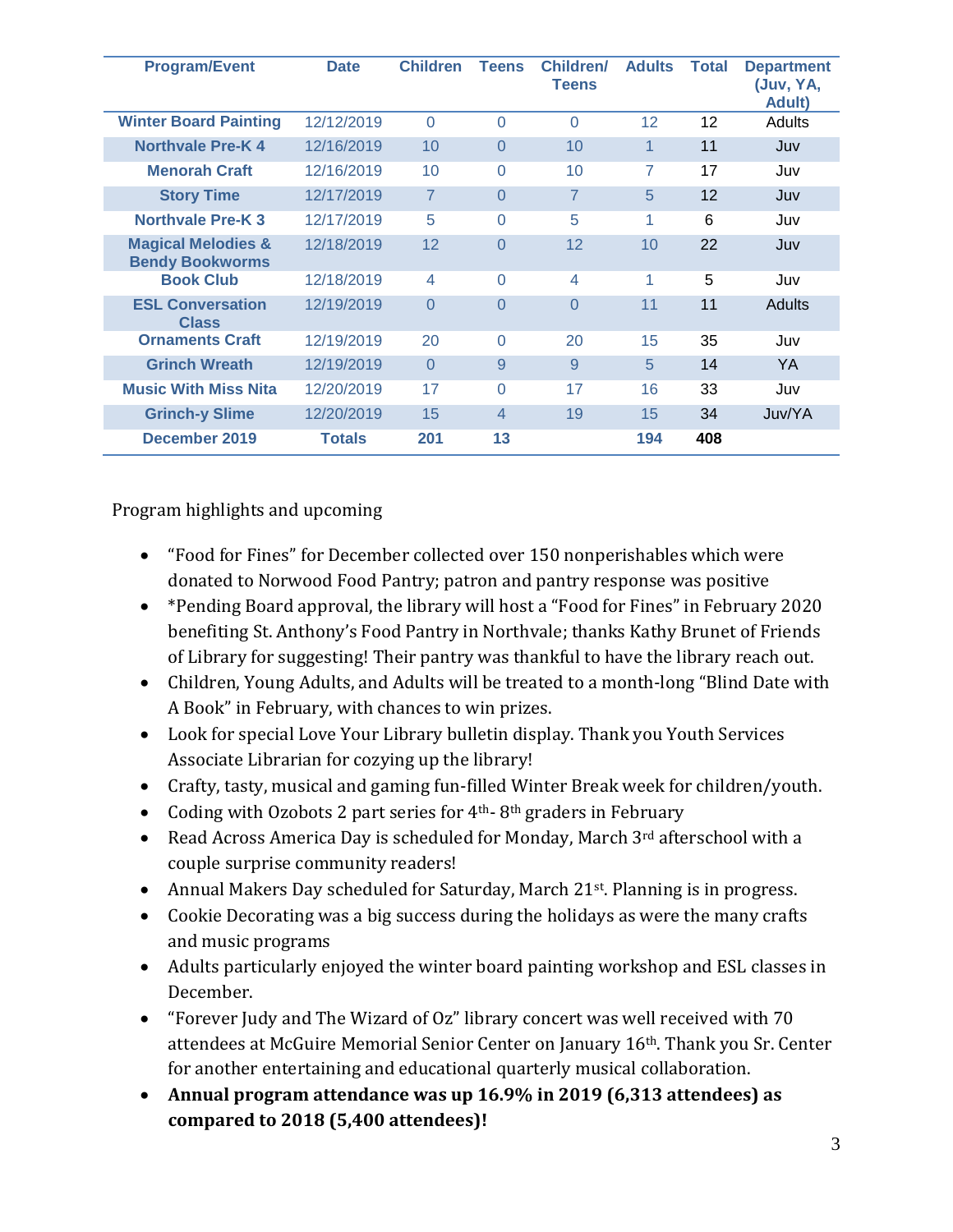Administrative

- Library Cards: 1,780 patrons registered as of January 17, 2020. 4 new library card registrations since the December report.
- Loan periods and renewals for Northvale items comply with new BCCLS Unified Loans and Renewals policy, well ahead of Feb. 14th deadline. Thank you Library Associate, May for training and making the bulk changes to Northvale's record sets.
- Media project: Relabeling of individual DVD item stickers, reflective of new uniform loan period of 14 days in Adult and Juvenile collections, near completion to meet new BCCLS uniform loan policies. Thank you to a team-wide effort by all library assistants and teen volunteer to make this happen so efficiently!
- NJ State Aid annual report opened online this month. Director commencing work to complete by March deadline.
- Library's individual tax-exempt Amazon business account established on 1/7/20.
- Bookkeeper generated and mailed all tax forms for 2019.
- **December 2019's monthly circulation (2,438) as compared to December 2018's monthly circulation (1,773) –a 37.5% increase!**

# Personnel

\*Part Time Library Assistant annual evaluation

# Strategic Planning

 ALSA Architects is finalizing bid documents, plans, and specifications for Northvale Library Interior Renovation, which provides upgrades for better functioning of the library's existing space, for an anticipated early February 2020 Notice to Bidders.

## Building

 Thanks to DPW for thoroughly securing an adult fiction bookshelf to wall near front entrance.

# **BCCLS**

- BCCLS Bylaws Certification approval by Board
- BCCLS System Council Meeting on December 19 at Washington Township Library– BCCLS Macmillan Ebooks boycott; Vote passed
- Unified Loans & Auto Renewals going live system-wide on Feb. 14, 2020; BCCLS Policies & Procedures Committee provided membership with flyer to help patrons and staff better understand auto renewal. Handing out at circulation desk.
- New BCCLS staff page My BCCLS went "live" on 1/15/2020.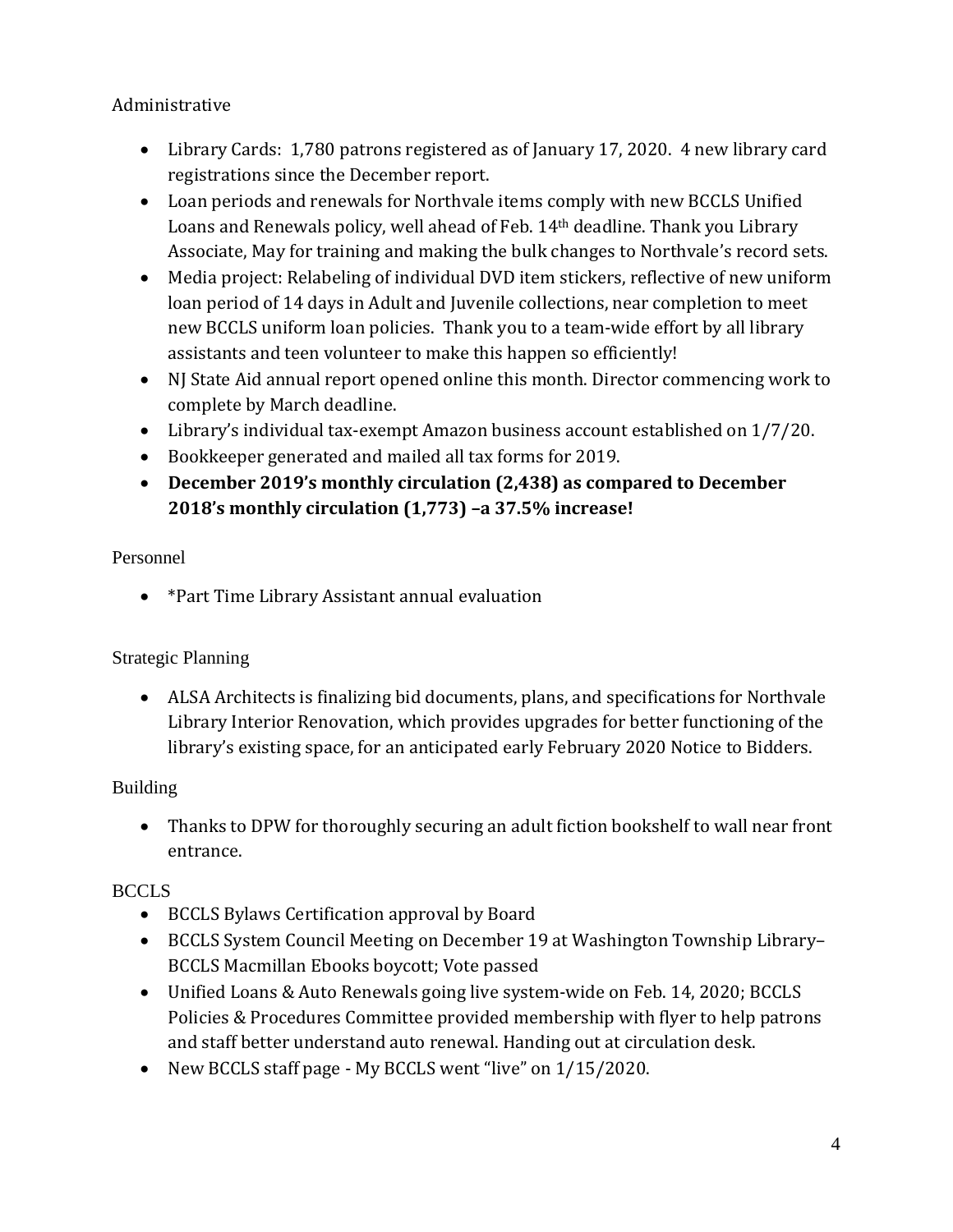### **Friends of the Library Report**

At the next meeting the group plans to discuss museum passes to purchase/offer for the 2020 year. They also would like a wish list from Jennifer and Emily so they can allocate funds to purchase items for the library.

#### **Treasurer's Report**

The balance in the regular account is \$97,000. The balance in the capital account is \$100,000.

## **ROLL CALL VOTES-**

Resolved to approve the claims list for January in the amount of \$12,604.16: The resolution was adopted on a roll call vote as follows:

| <b>Name</b>   | <b>ACTION</b> | <b>YES</b> | NO | <b>ABSENT</b> | <b>ABSTAIN</b> |
|---------------|---------------|------------|----|---------------|----------------|
| Ms. Banzaca   |               | X          |    |               |                |
| Mr. Kim       |               | X          |    |               |                |
| Mr. Honey     | Second        | X          |    |               |                |
| Mr. Pinajian  |               |            |    |               |                |
| Ms. Nicolich  |               | X          |    |               |                |
| Ms. Staropoli | Motion        | X          |    |               |                |
| Mayor Marana  |               |            |    |               |                |
| Mr. Argiro    |               | X          |    |               |                |
| Ms. McKeever  |               |            |    |               |                |

Resolved to approve the offices and committees of the Northvale Library Board for 2020. President- Tina Staropoli Vice President- Mike Kim Secretary- Melissa Banzaca Treasurer- Jim Honey

Personnel Committee- Ms. Staropoli, Mr. Pinajian, Ms. McKeever Operations Committee- Ms. Banzaca, Ms. Staropoli Facility Committee- Ms. Banzaca, Ms. Staropoli, Mr. Kim Budget and Finance Committee- Mr. Honey, Mayor Marana, Ms. McKeever Strategic Planning Committee- Ms. Banzaca, Mr. Kim, Mayor Marana

| <b>Name</b>   | <b>ACTION</b> | <b>YES</b> | NO | <b>ABSENT</b> | <b>ABSTAIN</b> |
|---------------|---------------|------------|----|---------------|----------------|
| Ms. Banzaca   |               | X          |    |               |                |
| Mr. Kim       |               | X          |    |               |                |
| Mr. Honey     |               | X          |    |               |                |
| Mr. Pinajian  |               |            |    |               |                |
| Ms. Nicolich  |               | X          |    |               |                |
| Ms. Staropoli | motion        | X          |    |               |                |
| Mayor Marana  |               |            |    |               |                |
| Mr. Argiro    | second        | X          |    |               |                |
| Ms. McKeever  |               | X          |    |               |                |

The resolution was adopted on a roll call vote as follows: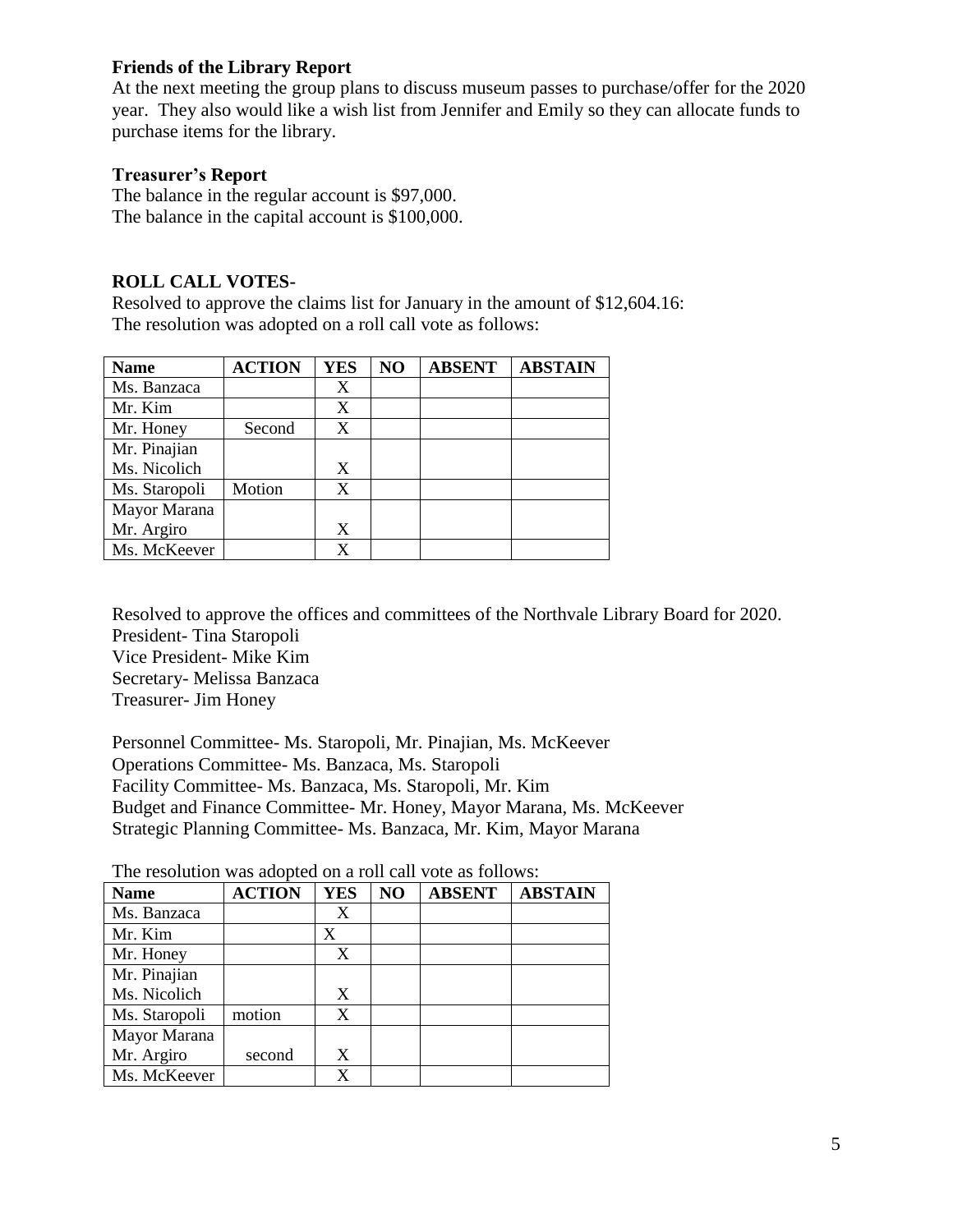Resolved to approve Food for Fines in February with donations going to St. Anthony's pantry.

| <b>Name</b>   | <b>ACTION</b> | <b>YES</b> | NO | <b>ABSENT</b> | <b>ABSTAIN</b> |
|---------------|---------------|------------|----|---------------|----------------|
| Ms. Banzaca   | Motion        | X          |    |               |                |
| Mr. Kim       |               | X          |    |               |                |
| Mr. Honey     |               | X          |    |               |                |
| Mr. Pinajian  |               |            |    |               |                |
| Ms. Nicolich  |               | X          |    |               |                |
| Ms. Staropoli |               | X          |    |               |                |
| Mayor Marana  |               |            |    |               |                |
| Mr. Argiro    | Second        | X          |    |               |                |
| Ms. McKeever  |               | X          |    |               |                |

The resolution was adopted on a roll call vote as follows:

Resolved to go into executive session to discuss the annual review of a Marcia Pacheco.

The resolution was adopted on a roll call vote as follows:

| <b>Name</b>   | <b>ACTION</b> | <b>YES</b> | NO | <b>ABSENT</b> | <b>ABSTAIN</b> |
|---------------|---------------|------------|----|---------------|----------------|
| Ms. Banzaca   |               | X          |    |               |                |
| Mr. Kim       | Second        | X          |    |               |                |
| Mr. Honey     |               | X          |    |               |                |
| Mr. Pinajian  |               |            |    |               |                |
| Ms. Nicolich  |               | X          |    |               |                |
| Ms. Staropoli | motion        | X          |    |               |                |
| Mayor Marana  |               |            |    |               |                |
| Mr. Argiro    |               | X          |    |               |                |
| Ms. McKeever  |               | X          |    |               |                |

The board resumed the public meeting at 7:36 pm with the same trustees present. No action was taken by the board in executive session.

Resolved to approve a salary increase to \$14.50 for a library assistant based on her annual review.

The resolution was adopted on a roll call vote as follows:

| <b>Name</b>   | <b>ACTION</b> | <b>YES</b> | NO | <b>ABSENT</b> | <b>ABSTAIN</b> |
|---------------|---------------|------------|----|---------------|----------------|
| Ms. Banzaca   | Motion        | X          |    |               |                |
| Mr. Kim       |               | X          |    |               |                |
| Mr. Honey     |               | X          |    |               |                |
| Mr. Pinajian  |               |            |    |               |                |
| Ms. Nicolich  |               | X          |    |               |                |
| Ms. Staropoli |               | X          |    |               |                |
| Mayor Marana  |               |            |    |               |                |
| Mr. Argiro    | second        | X          |    |               |                |
| Ms. McKeever  |               |            |    |               |                |